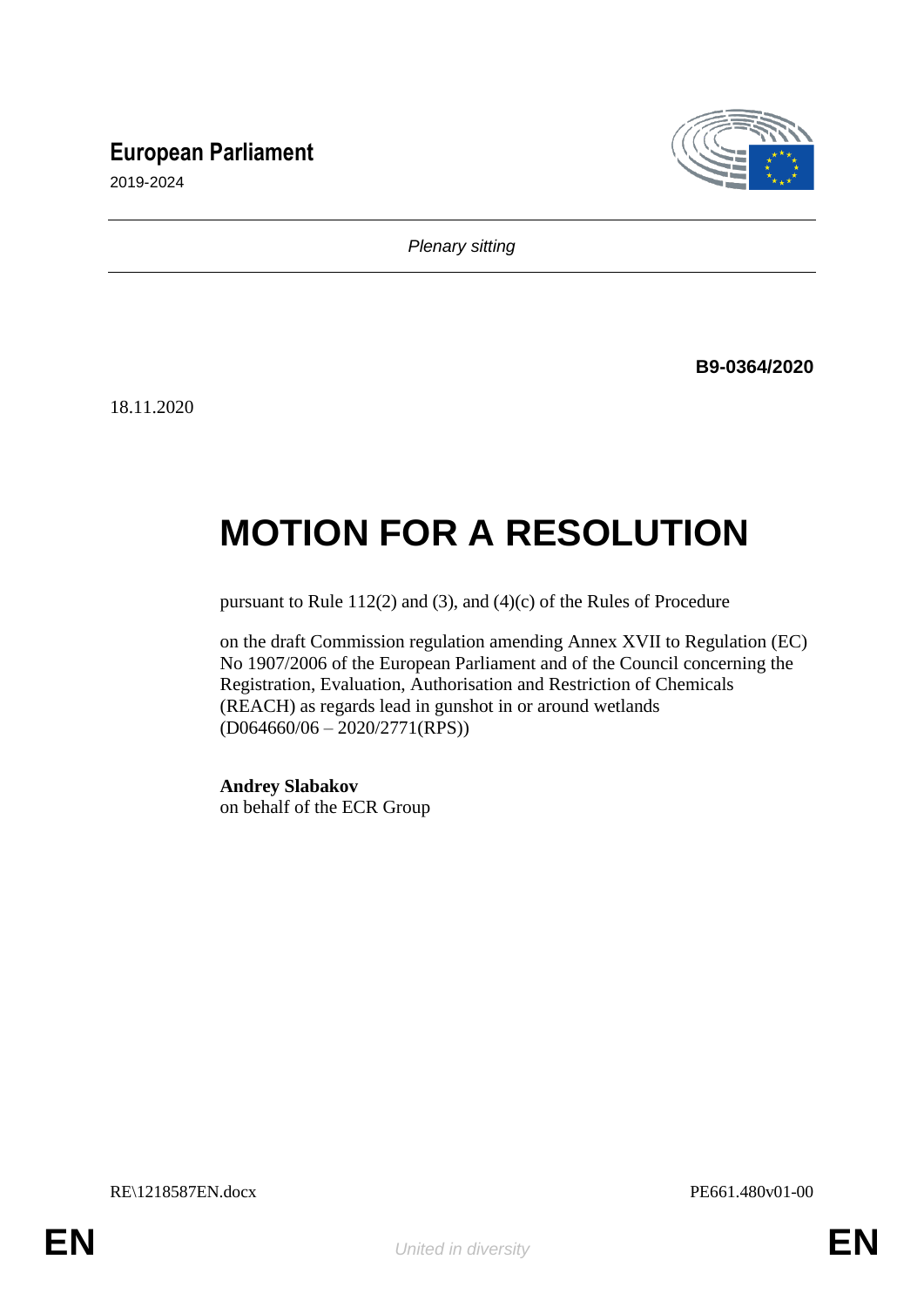## *Summary of rebuttals*

## *Definition of wetlands: breach of the principle of proportionality and legal certainty*

The draft measure uses the internationally recognised and comprehensive definition of wetlands. The opinions of ECHA's scientific committees were based on the use of this definition and limiting it would make the restriction significantly less effective, so that the benefits from the restriction would be much lower. The definition is clear and allows any person to ascertain what is covered; Member States can issue maps/tools to help citizens.

## *Enforcement*

The draft measure takes into account the Forum's comments and recommendations as regard the definition of wetlands, but for the sake of proportionality does not provide a ban across all terrains as suggested by the Forum. The restriction must be interpreted in accordance with its objective (protection of waterbirds) and the principle of proportionality; Member States can issue guidance for this.

## *Principle of conferral*

Addressing a REACH restriction to consumers fully falls within the Commission's implementing powers under REACH. There is a clear definition of "carrying". The Court of Justice has recognised that the Commission has wide discretion when adopting acts, including REACH restrictions.

## *Lack of socio-economic assessment*

The impacts on lead gunshot manufacturers and on farmers were assessed by ECHA. Shooting ranges are reported to cause lead releases to the environment. They were in the scope of the restriction from the beginning and ECHA's scientific committees did not recommend exempting them.

## *ECHA's opinion disregarded*

The Commission took full account of ECHA's opinion which proposed banning possession/carrying, but made it more proportionate, and using the Ramsar definition of wetlands. ECHA recommended buffer zones without quantifying them; in the interest of legal certainty, enforceability and proportionality the Commission quantified them at 100 metres. The Commission followed ECHA's scientific Risk Assessment Committee's opinion strongly supporting a 24-month transition period in the light of the estimated annual impact.

## *The reversal of the presumption of innocence*

The rebuttable legal presumption related to carrying lead gunshot does not reverse the presumption of innocence. On the contrary, it helps to ensure the proportionality of the draft measure by allowing those carrying lead gunshot to show that they were merely crossing wetlands, not shooting there, and therefore not breaching the restriction. There are multiple examples of such rebuttable legal presumptions not going against fundamental law principles.

## *Conclusion*

The draft Regulation addresses the risks from lead gunshot in wetlands, in full respect of the Commission's implementing powers, the content of the REACH Regulation and the principle of proportionality. It fulfils a long-standing EU commitment under the Agreement on the on the Conservation of African-Eurasian Migratory Waterbirds.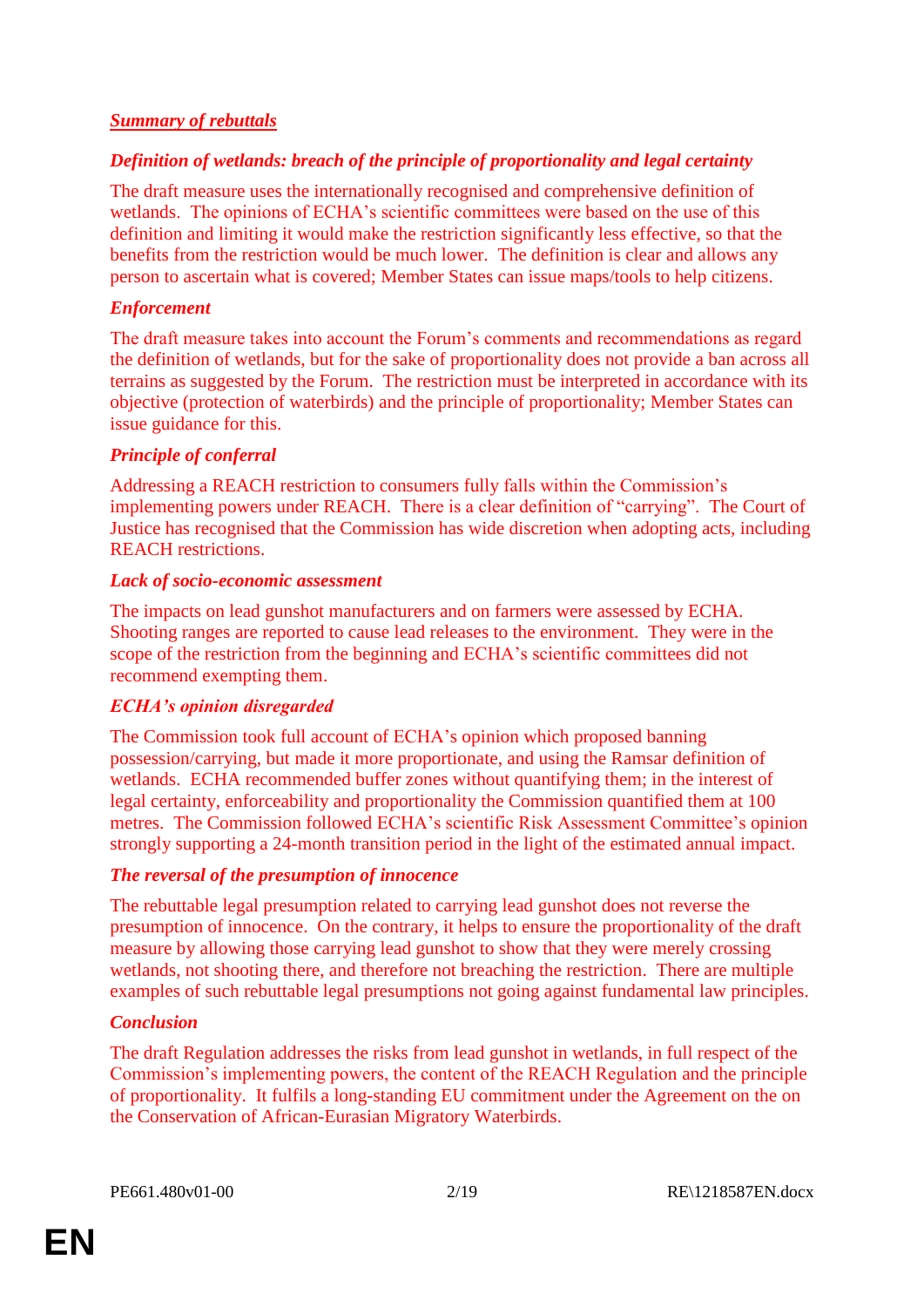#### **B9-0364/2020**

**European Parliament resolution on the draft Commission regulation amending Annex XVII to Regulation (EC) No 1907/2006 of the European Parliament and of the Council concerning the Registration, Evaluation, Authorisation and Restriction of Chemicals (REACH) as regards lead in gunshot in or around wetlands (D064660/06 – 2020/2771(RPS))**

#### *The European Parliament*,

- having regard to the draft Commission regulation amending Annex XVII to Regulation (EC) No 1907/2006 of the European Parliament and of the Council concerning the Registration, Evaluation, Authorisation and Restriction of Chemicals (REACH) as regards lead in gunshot in or around wetlands (D064660/06),
- having regard to regulation (EC) No 1907/2006 of the European Parliament and of the Council of 18 December 2006 concerning the Registration, Evaluation, Authorisation and Restriction of Chemicals (REACH), establishing a European Chemicals Agency, amending Directive 1999/45/EC and repealing Council Regulation (EEC) No 793/93 and Commission Regulation (EC) No 1488/94 as well as Council Directive 76/769/EEC and Commission Directives 91/155/EEC, 93/67/EEC, 93/105/EC and 2000/21/EC<sup>1</sup> ('the REACH Regulation'), and in particular Article 68(1) thereof,
- having regard to the opinion delivered on 3 September 2020 by the committee referred to in Article 133 of the REACH Regulation,
- having regard to the principle of proportionality enshrined in Article 5 of the Treaty on European Union and Protocol No 2 on the application of the principles of subsidiarity and proportionality, annexed to the Treaty on European Union and to the Treaty on the Functioning of the European Union,
- having regard to the Annex XV Restriction Report of the European Chemicals Agency (ECHA) on lead in shot published on 21 June 2017,
- having regard to the advice of the Forum for Exchange of Information on Enforcement of ECHA on the enforceability of a proposed Annex XVII restriction regarding lead gunshot adopted on 15 September 2017,
- having regard to the opinion of the Committee for Risk Assessment (RAC) of ECHA on an Annex XV dossier proposing restrictions on lead in gunshots adopted on 9 March 2018,
- having regard to the opinion of the Committee for Socio-economic Analysis (SEAC) of ECHA on an Annex XV dossier proposing restrictions on lead in shot adopted on 14 June 2018,
- having regard to the opinions of RAC and SEAC of ECHA on an Annex XV dossier

RE\1218587EN.docx 3/19 PE661.480v01-00

 $\overline{a}$ 

 $1$  OJ L 396, 30.12.2006, p. 1.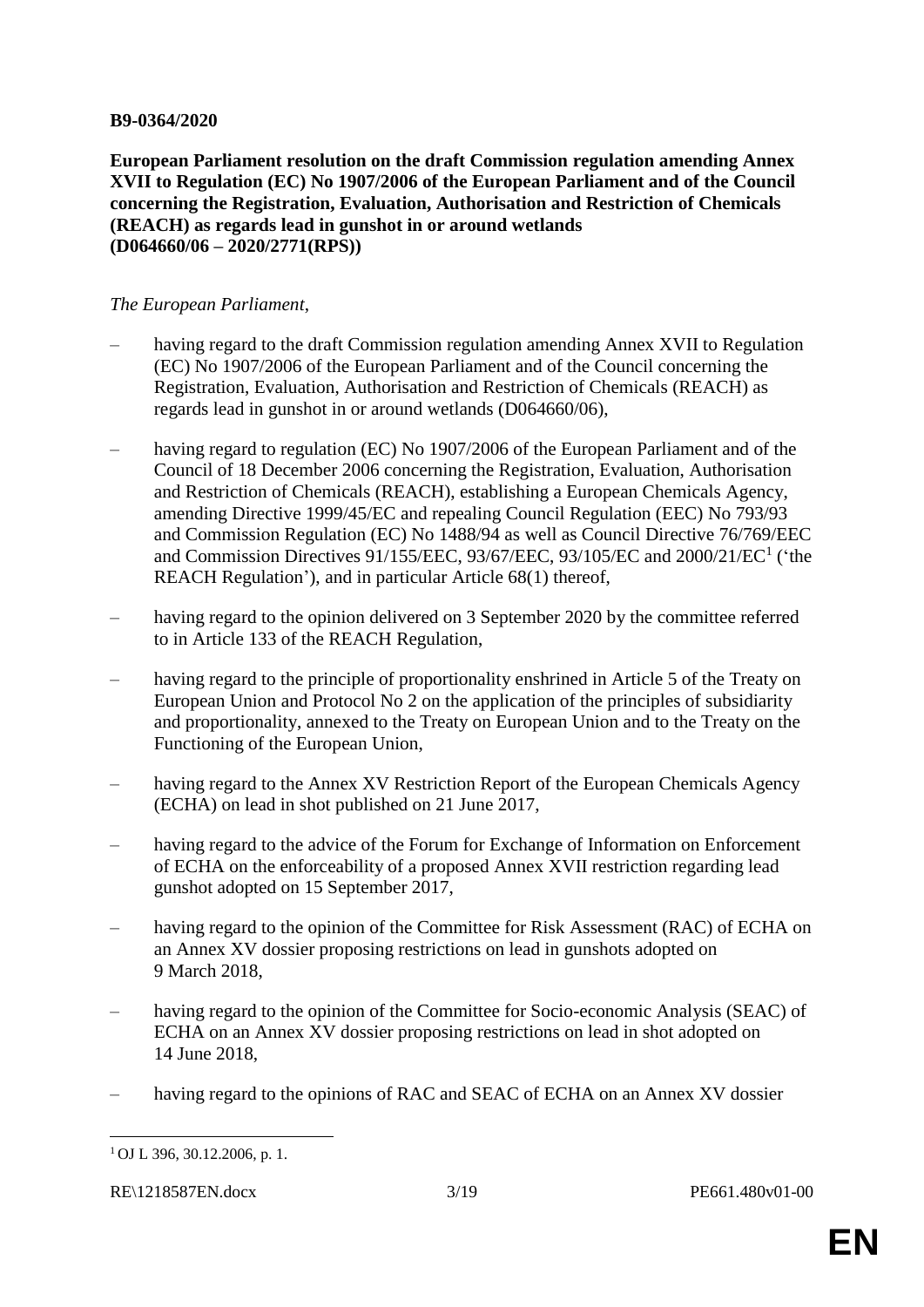proposing restrictions on lead in gunshots submitted to the Commission on 17 August 2018,

- having regard to Article 5a(3)(b) of Council Decision 1999/468/EC of 28 June 1999 laying down the procedures for the exercise of implementing powers conferred on the Commission<sup>2</sup>,
- having regard to Rule 112(2) and (3), and (4)(c) of its Rules of Procedure,

## *Definition of wetlands: breach of the principle of proportionality and legal certainty*

A. whereas phasing out the use of lead gunshot for hunting in wetlands is a well justified and long standing objective in line with paragraph 4.1.4 of the Action Plan annexed to the Agreement on the Conservation of African-Eurasian Migratory Waterbirds (AEWA) and applied by 23 Member States;

## *Agreed*

B. whereas the scope of the draft Commission regulation is based on the broad definition of wetlands provided by the Convention on Wetlands of International Importance (Ramsar Convention), which is used to designate wetlands of international importance;

## *Agreed*

C. whereas the definition of wetlands under the Ramsar Convention is intentionally broad to provide contracting parties to that Convention with ample opportunity to identify and designate wetland sites of international importance; whereas the opinion of 9 March 2018 of RAC and the draft Commission regulation apply the Ramsar Convention definition in a way that was never legally intended, thereby expanding its scope in a disproportionate manner that would create legal uncertainty;

*The Commission Regulation is not meant to implement the Ramsar Convention, which is indeed about designating wetlands of international importance. It is meant, inter alia, to implement the AEWA Agreement, which is about conservation of waterbirds and indeed requires phasing out the use of lead gunshot for hunting in wetlands (whether of international importance or not). There is no legal reason why the readily available international wetlands definition from the Ramsar Convention could not be used for the purposes of such a Commission Regulation, if that definition is deemed suitable. The Commission did not expand the scope of the Ramsar definition but copied it word for word.*

*The opinion of the Risk Assessment Committee (RAC) on the effectiveness of the restriction was based on the use of the Ramsar definition. Limiting that definition would make the restriction significantly less effective: the annual reduction of lead emission would be much less and the benefits from the restriction would be much lower.*

D. whereas, in addition to the Ramsar Convention definition, the draft Commission regulation applies an additional 100 metre buffer zone; whereas buffer zones, in the sense of total exclusion zones, are only used in very few Member States that have clear

 $\overline{a}$ <sup>2</sup> OJ L 184, 17.7.1999, p. 23.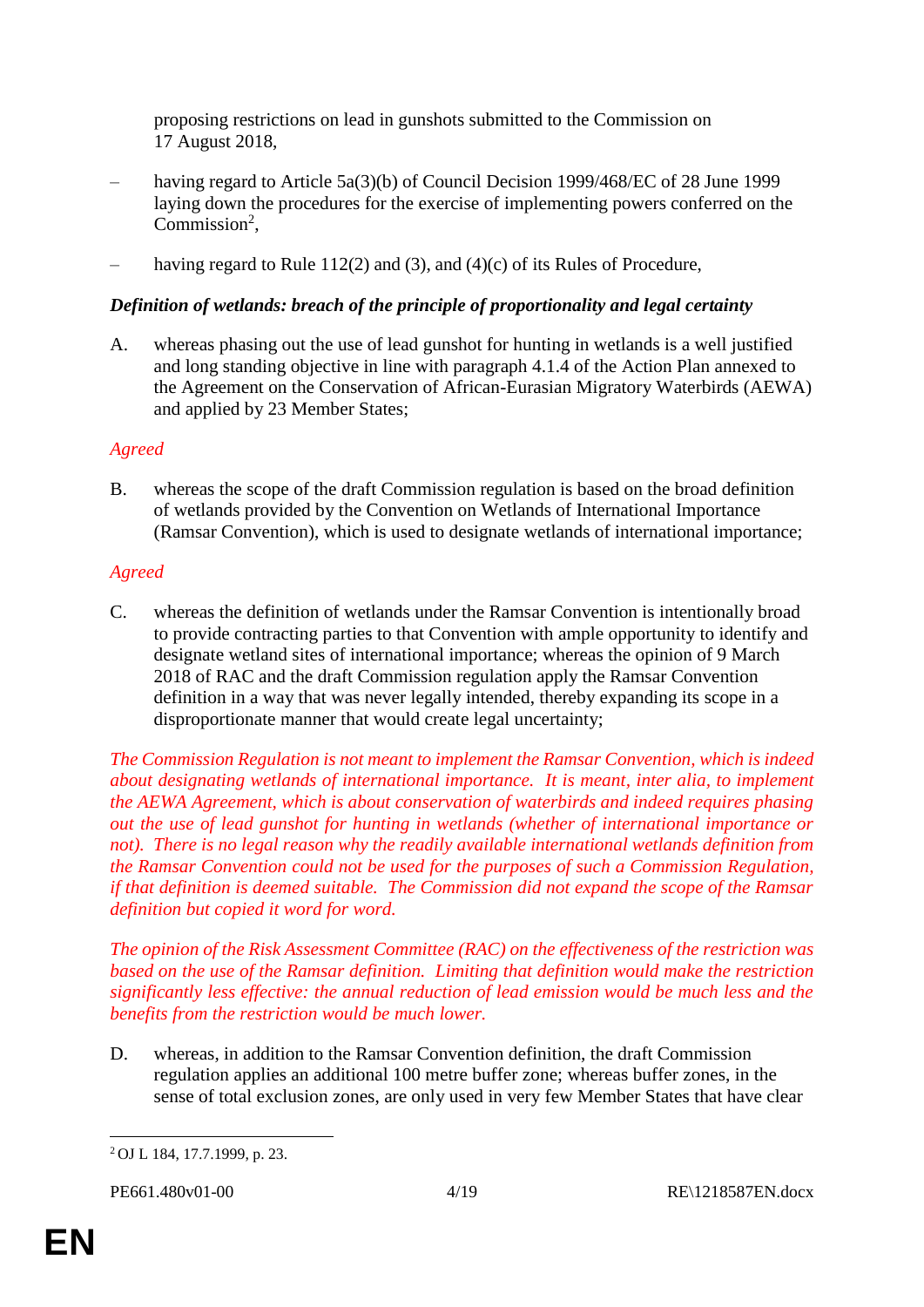and precise definitions of wetlands, i.e. obvious and permanent wetland features, while noting that SEAC did not have sufficient information to assess the socio-economic impacts of buffer zones;

*The Commission Regulation intends to harmonise the differing practices. It cannot do so based on the lowest common denominator(s) of current Member State approaches, as Article 114(3) TFEU requires the Commission to take as a basis a high level of protection in its proposals concerning health, safety and environmental protection. The EP and the Council are required achieve the same objective.*

*Buffer zones are necessary to prevent lead gunshot discharged close to a wetland, but not in a wetland, from falling into the wetland and being ingested by birds, causing their death. ECHA did recommend to establish buffer zones, even though they did not quantify them. The restriction would be significantly less effective if we only banned the use of lead gunshot in wetlands themselves, without any buffer zone.*

*As mentioned in the proposed restriction, the Commission introduced fixed buffer zones based on enforcement and compliance considerations, proportionality and effectiveness of the restriction. The Socio-economic Analysis Committee (SEAC) provides scientific advice based on scientific factors, but weighing political, economic, social and enforcement considerations remains for the Commission in proposing a measure, as assisted by the REACH committee.*

E. whereas applying this legal definition in conjunction with the 100 metre buffer zone means that every puddle must have a circular perimeter with a surface area in excess of three hectares, where both the possession and use of lead gunshot is prohibited; whereas there should be no legal ambiguity as to whether a given area at a given time is subject to the intended restriction or not, irrespective of the weather;

*As to legal certainty, the Commission services take the view that the Ramsar definition is clear and allows any person to ascertain what is covered. Union law has to be interpreted in accordance with its objectives, in accordance with the consistent case law of the Court of Justice. Hence, national authorities must, and Courts can be expected to interpret the Ramsar definition of wetlands proportionately and in accordance with the objective of the restriction, namely the protection of waterbirds. For example, a puddle on a city street cannot be interpreted to be caught by the wetland definition where it would be irrelevant to the objectives of the measure because it could not be a waterbird habitat or relevant to the protection of waterbirds. National authorities may find it appropriate to issue guidance to shooters on how the definition of wetlands, as laid down in the draft Regulation, and wetland area boundaries should be correctly interpreted in line with the objectives of the measure and the principle of proportionality. The Commission services consider that national authorities are best placed to take into account the specificities of the different territories and that guidance at national level could therefore be more helpful, specific and of greater practical use. See also Commission's response to Parliamentary Question P-4924/20.*

*The possibility to implement the restriction for areas of wetlands not permanently covered by water is addressed under point K.*

F. whereas the Commission proposes, for the first time under the REACH Regulation, that consumers (i.e. hunters) shall not discharge (i.e. shoot) certain consumer products (i.e. lead gunshots), which have been lawfully placed on the Union market, in or within 100

RE\1218587EN.docx 5/19 PE661.480v01-00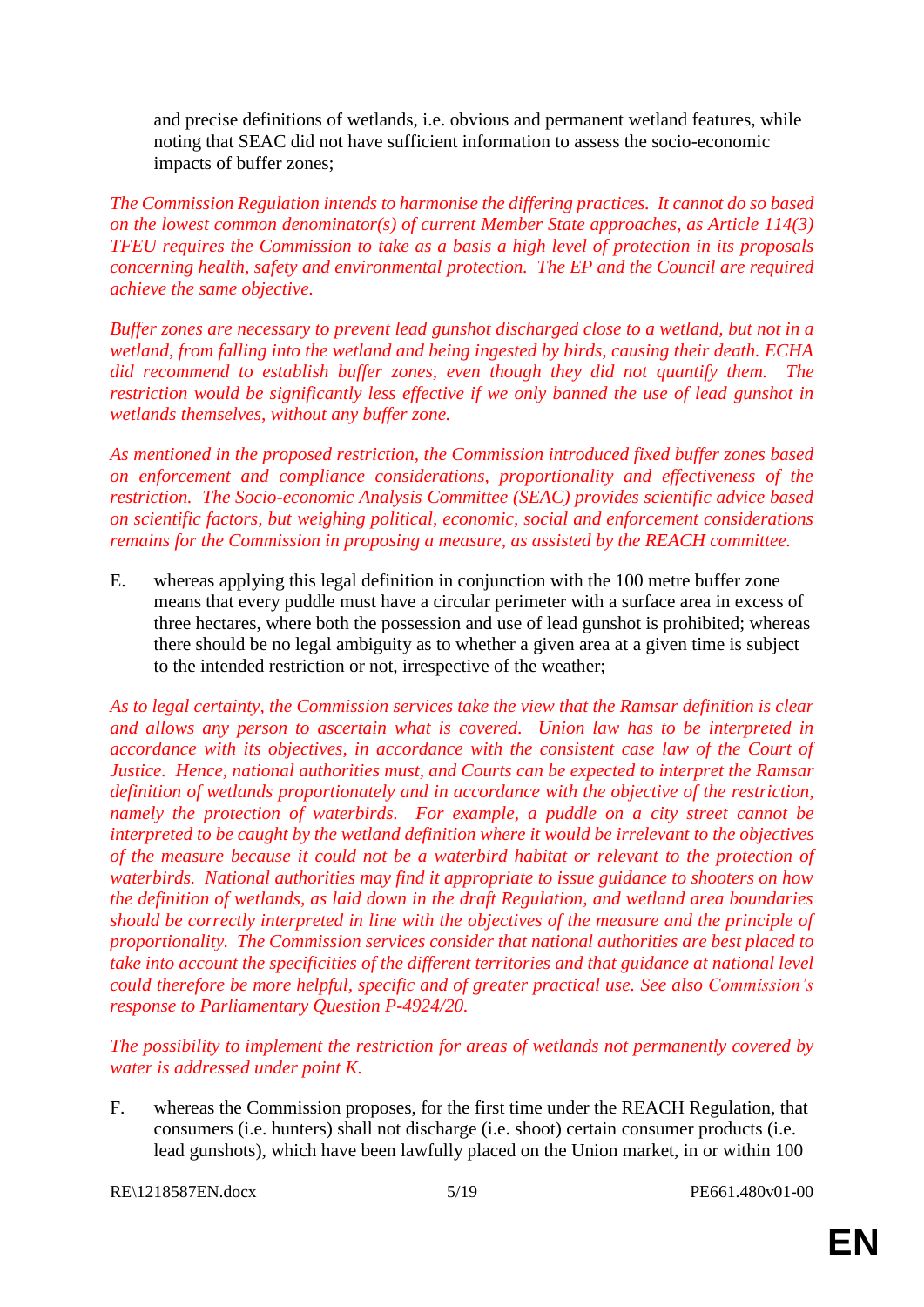metres of wetlands; whereas the existing restrictions are addressed not to consumers but to manufacturers, importers and distributors;

*There are examples of existing restrictions addressing consumer uses. Even if this were not the case, there is no legal impediment to address consumers: in contrast to the registration, evaluation and authorisation titles of REACH, the restrictions title does not specify or limit the types of legal subjects that can be subjected to obligations under this title. Moreover, the definition of "use" under REACH also includes "consumption".*

G. whereas the draft Commission regulation proposes to amend the REACH Regulation by creating the new obligation on consumers (i.e. hunters) not to carry lead gunshots (i.e. consumer products) in or within 100 metres of wetlands; whereas there is no clear definition of 'carrying';

*There is a clear definition of carrying in paragraph [22] point (e) of the proposal: ' "carrying" means any carrying on the person or carrying or transporting by any other means'. The Commission services do not perceive any unclarity in this definition.*

H. whereas the wetland areas covered by the Ramsar Convention are identified not only by the definition itself, but by the specific areas designated (i.e. mapped) by the contracting parties;

*As stated above, the Commission Regulation is not meant to implement the Ramsar Convention. It is meant, inter alia, to implement the AEWA Agreement. To this end, it uses an available and well-established definition.*

I. whereas the advice of 15 September 2017 of the Forum for Exchange of Information on Enforcement and the opinion of 14 June 2018 of SEAC, which highlighted clear problems with the Ramsar Convention definition of wetlands, were not taken into account by the Commission;

*When reading the Forum advice in full, it emerges that their concern is not with the Ramsar definition of wetlands, but rather with the limitation of the scope of the restriction to wetlands only (regardless of how wetlands are defined), cf . page 4, sixth paragraph, and page 7, second paragraph, of the Forum advice. In fact, the Forum recommends stricter measures than the current restriction proposal: either a prohibition of placing on the market of lead gunshot or a ban of lead gunshot in general, across all terrain types. This is because enforcing a market ban or a restriction without geographical boundaries is easier than having to verify whether the shooter is in or within 100 m from a wetland.*

*The Commission considered the Forum advice but favoured a narrower scope of the restriction to make the measure even more proportionate. Nevertheless, considering that the narrower scope of the restriction may give rise to particular difficulties in Member States with a significant proportion of wetlands in their territory, those Member States are given the option to prohibit the placing on the market of lead gunshot and a ban on lead gunshot in general, across all terrain types, in their territory.*

*However, we did take into account the Forum's advice that, in order to avoid misinterpretation of the definition of "wetlands", the proposal should include the full text of the definition and*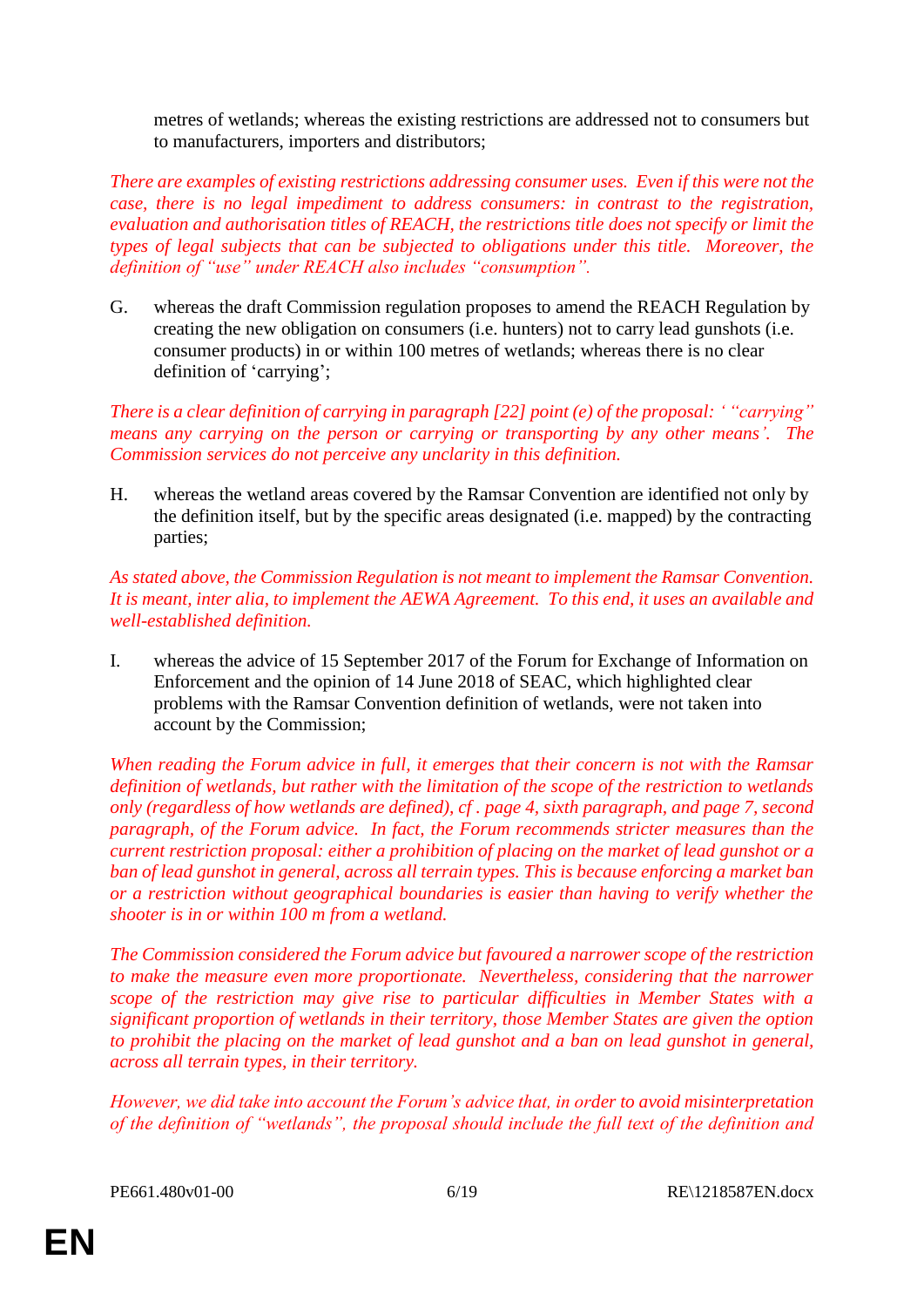## *clarify that the definition is not only applicable to officially identified Ramsar wetlands, cf. page 6, third bullet point, of the Forum advice.*

J. whereas the intended prohibition covers all water, including the accumulation of surface water regardless of the size, such as a 1 square metre (or even smaller) area of temporary water which appears in an otherwise dry field after rain, as confirmed by the Commission;

*Union law must be interpreted in accordance with its objectives, in accordance with the consistent case law of the Court of Justice. Hence, national authorities must, and Courts can be expected to interpret the Ramsar definition of wetlands proportionately and in accordance with the objective of the restriction, namely the protection of waterbirds.*

K. whereas the draft Commission regulation does not include a specific definition of 'peatland' and thereby fails to take into account the complexity of identifying and mapping peatlands, especially those that do not contain visible water and, unlike bodies of water, the fact that peatlands rarely have clear observable borders; whereas SEAC acknowledged this concern, stating that the inclusion of peatland causes difficulties in identifying certain types of wetlands in practice, for example, peatlands, marshes and fens, which could therefore cause difficulties for those shooting to know whether they are in compliance with the restriction or not, for example, in areas with a large extent of peatland and which are used for agricultural or forestry purposes;

*EU land classification systems (for example, the Corine Land Use programme) include land categories that, when considered together, are broadly consistent with the Ramsar wetland definition. The resolution of the mapping is considered sufficient to know the location of a wetland (including peatlands). Integration of these data with common consumer geolocalisation services (e.g. internet maps) to alert hunters of their location and shooting direction would be relatively straightforward, either by authorities in Member States or by third parties (e.g. hunting associations or commercial mapping data providers). Specifically on peatlands, because of their importance for biodiversity and as carbon sinks, additional databases are available. In 2006, the JRC (European Soil Data Centre) produced an analysis of peatland soils occurrence in the EU 27<sup>3</sup> (based on soil organic carbon content).*

*In 2017, the International Mire Conservation Group and International Peatland Society published 'The Peatland Map of Europe'<sup>4</sup> . Activities to map peatlands are also on-going at national level. An example is the Finnish peatland inventory<sup>5</sup> .* 

L. whereas the draft Commission regulation would be, in effect, impossible to comply with and enforce in practice because the areas covered by the definition are, without further specifications, not only vague but also coincidental, such as areas with small temporary bodies of standing water subject to changing weather conditions;

 $\overline{a}$ 

<sup>3</sup> *[https://esdac.jrc.ec.europa.eu/ESDB\\_Archive/octop/Peatland.html](https://esdac.jrc.ec.europa.eu/ESDB_Archive/octop/Peatland.html)*

<sup>4</sup> *[http://roar.uel.ac.uk/6565/1/map\\_19\\_22.pdf](http://roar.uel.ac.uk/6565/1/map_19_22.pdf)*

<sup>5</sup> *[https://gtkdata.gtk.fi/Turvevarojen\\_tilinpito/index.html](https://gtkdata.gtk.fi/Turvevarojen_tilinpito/index.html)*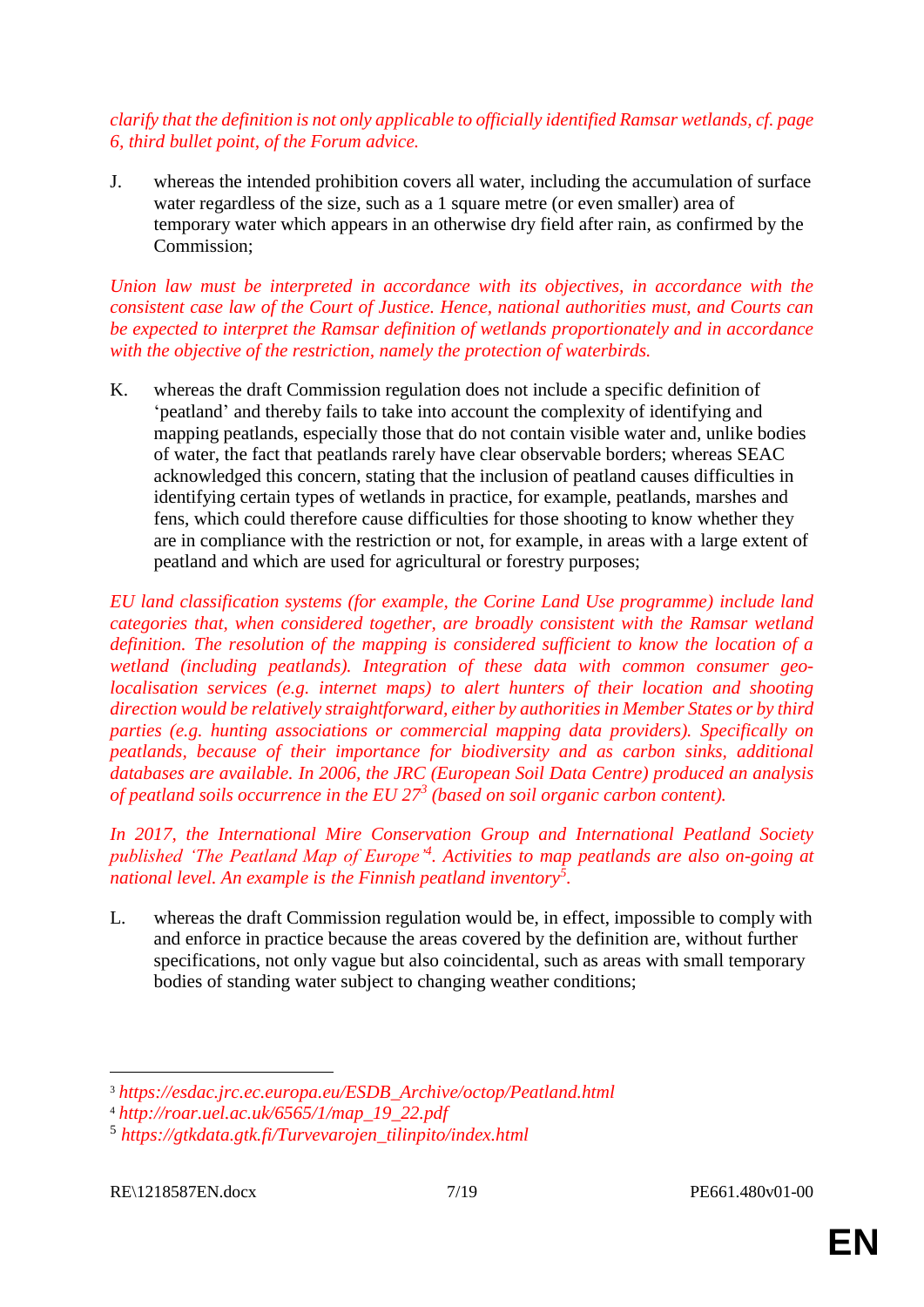*The Commission services believe that the restriction is enforceable because, as explained, detailed maps of the soil categories included in the wetland definition are available, also for areas with non-permanent visible water.*

## *Enforcement*

M. whereas the scope of the draft Commission regulation is therefore far too broad, and based on an unworkable definition of wetlands, which would be problematic to implement and disproportionate to the objective pursued;

## *See above.*

N. whereas the advice of 15 September 2017 of the Forum for Exchange of Information on Enforcement stated that 'The scope of the proposed restriction, based on the Ramsar Convention (wetland), would pose serious problems from the enforcement perspective';

*See above, under point "I", on the importance of reading the Forum advice in full.*

O. whereas the draft Commission regulation does not comply with the principle of legal certainty as it does not enable those concerned to know precisely the extent of the obligations imposed on them in order to be able to ascertain unequivocally what their rights and obligations are and to take steps accordingly;

*As stated in the Commission's response to Parliamentary Question P-4924/20, geographical and climatic conditions and types of terrain vary in Member States. National authorities may find it appropriate to issue guidance to shooters on how the definition of wetlands, as laid down in the draft Regulation, and wetland area boundaries should be correctly interpreted in line with the objectives of the measure and the principle of proportionality. Member States also can help their citizens comply with the restriction in very practical ways, for example by making available maps of wetlands or mobile applications or other forms of guidance to help people verify whether they are in wetlands or buffer zones.*

P. whereas the definition of wetlands explicitly includes artificial areas of water and makes no exemption for bodies of water present in municipal areas, thereby expanding the restriction on the possession and use of lead gunshot to fixed buffer zones of 100 metres around urban water features including rivers, canals, fountains and ponds, which could have implications for the use of lead gunshot by the police;

*Like any piece of EU legislation, the definition of wetlands, as laid down in the draft Regulation should be interpreted in line with the objectives of the measure and the principle of proportionality. No relevant use of lead gunshot by the police was identified, cf page 10 of the Annex XV restriction report.*

## *Principle of conferral*

Q. whereas the draft Commission regulation exceeds the implementing powers conferred by Articles 67 to 73 of the REACH Regulation by introducing additional obligations and new essential elements in such a manner that the Commission ignores the limits that are inherent to an implementing act;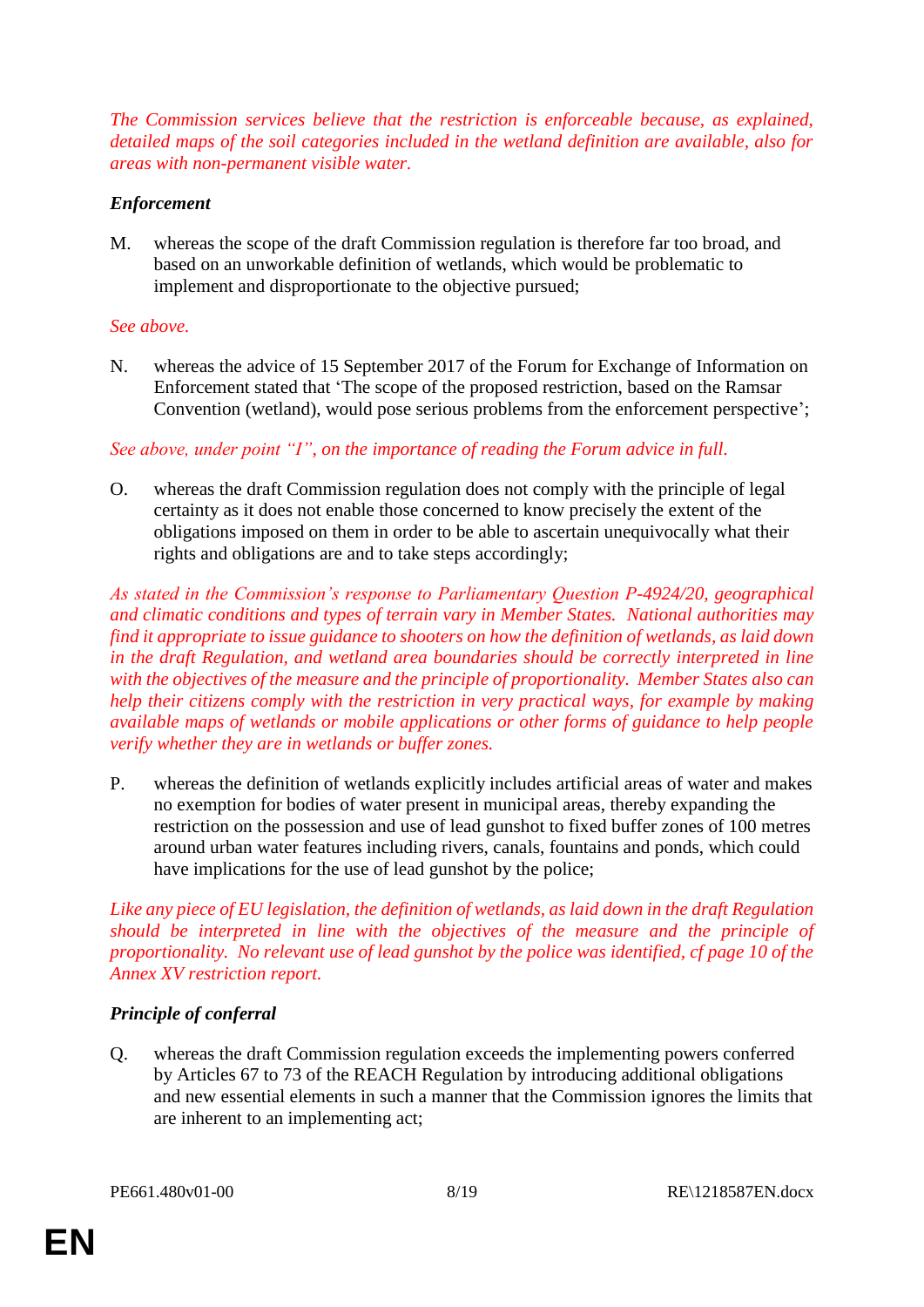*There are no new essential elements being introduced, nor additional obligations beyond the limits that are inherent in an implementing act under the regulatory procedure with scrutiny.*

R. whereas Articles 67 to 73 of the REACH Regulation confer on the Commission certain implementing powers to restrict manufacturing, placing on the market and use of certain dangerous substances, mixtures and articles;

## *Agreed*

S. whereas the Commission does not have wide discretion when amending Annex XVII (Restrictions on the manufacture, placing on the market and use of certain dangerous substances, mixtures and articles) to the REACH Regulation; whereas restrictions are to be adopted under Articles 69 to 73 of the REACH Regulation when there is an unacceptable risk to human health or the environment, arising from the manufacture, use or placing on the market of substances, which needs to be addressed on a Unionwide basis;

*As recognised by the Court of Justice, in an area of evolving and complex technology, the Commission has a broad discretion, in particular as to the assessment of highly complex and technical facts in order to determine the nature and scope of the measures which it adopts, including when amending Annex XVII of the REACH Regulation (e.g. Case T-368/11, Case T-456/11).*

*In this case, the Commission did so acting on the basis of ECHA's Annex XV restriction report and the opinions of its scientific committees, RAC and SEAC, which concluded that the restriction proposed by ECHA is an appropriate Union-wide measure to address the identified risks to the environment and a potential risk to human health stemming from the discharge of lead gunshot in or around wetlands.*

## *Lack of socio-economic assessment*

T. whereas while ECHA's advice of 17 August 2018 for a 36 month transition period was informed by a socio-economic assessment, taking into account the experience of Member States that phased out lead gunshot over wetlands and that five Member States have yet to legislate for the use of lead gunshot in wetlands, the Commission has proposed a much shorter transition period of 24 months without justification;

*The justification for the shorter transition period of 24 months is provided in recitals (11) and (25) of the Commission proposal. On the one hand, RAC strongly supported a shorter transition period, as each year of delay would result in approximately 4000 additional tonnes of lead being released into wetland areas, resulting in the death of somewhere in the order of 1 million birds (cf. page 10, second bullet point, of the compiled RAC-SEAC opinion). On the other hand, the Commission took into account this estimated annual impact, as well as the view expressed by SEAC regarding the feasibility and appropriateness of a shorter period than three years (cf. page 46-47 of the compiled RAC-SEAC opinion).*

U. whereas the Commission has proposed an option for Member States where at least 20 % of their territory is made up of wetlands to prohibit the placing on the market of gunshot containing lead without having made any socio-economic assessment of the impact on the ammunition manufacturing sector of this stricter measure;

RE\1218587EN.docx 9/19 PE661.480v01-00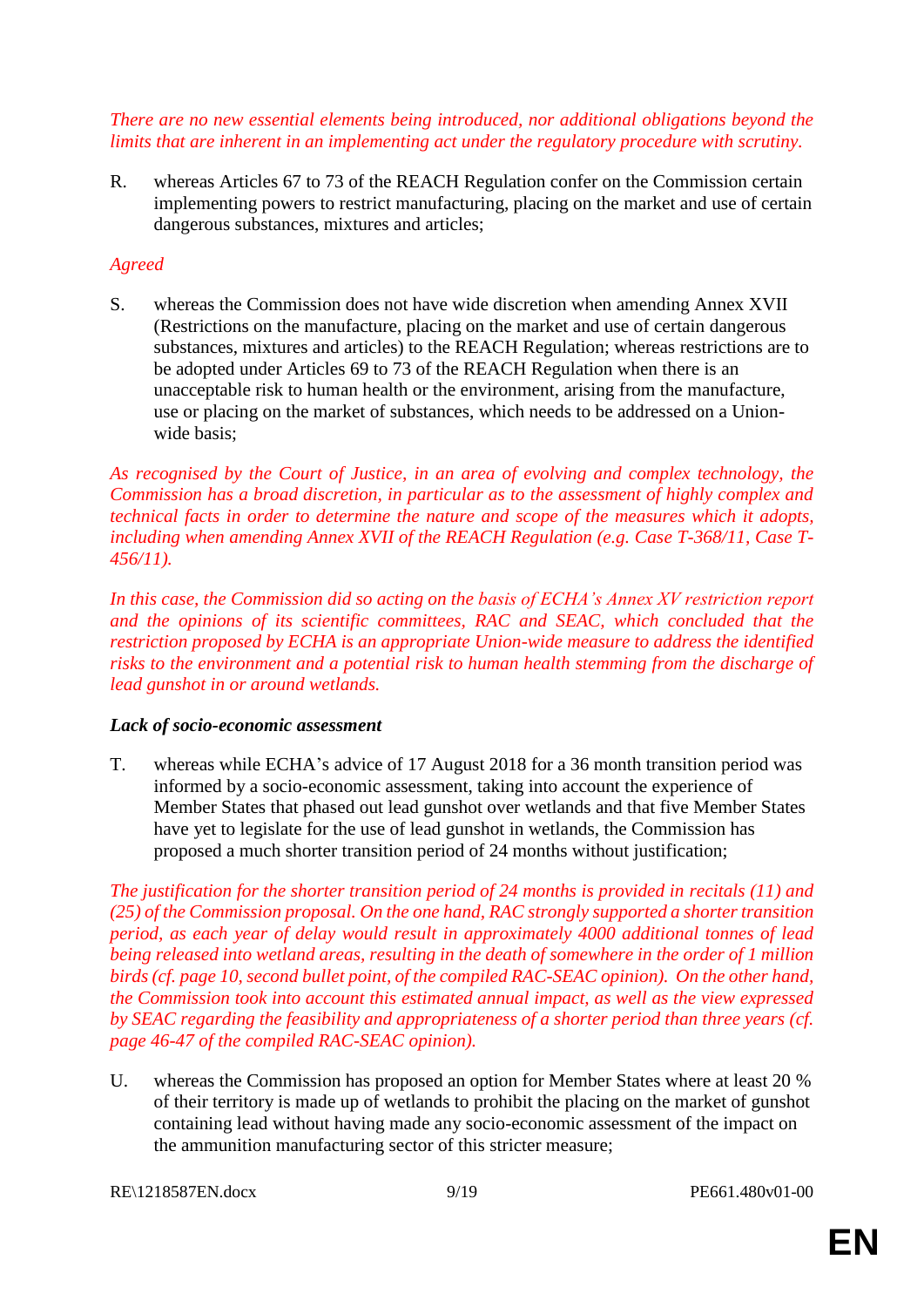*The option was introduced due to the specific geographical conditions in some Member States causing particular difficulties there. For Member States with a significant proportion of wetlands, the proposed restriction could in practice have a similar effect to a total ban and the resources for the enforcement of a targeted restriction may be greater than the resources for the enforcement of a restriction covering the whole territory. This is why the option allows those Member States to take more time, 36 months instead of 24 months, to impose a restriction covering their whole territory. This is simple and fair on the hunting community as a whole.*

V. whereas the scope of the restriction is expanded substantially in the draft Commission regulation without any additional socio-economic assessment on how industry and related sectors (namely, firearms manufacturers, resellers, shippers, users, etc.) would be directly and indirectly affected by the restriction; whereas the ammunition industry is highly dependent on the European Economic Area (EEA) market (70 % turnover) and 82 % is currently reliant on lead gunshot; whereas the insufficient availability of adequate, safe and affordable substitutes for the restricted gunshot might further impact the preparedness of this industry and related sectors for such a market restriction;

*The proposed restriction does not aim to ban or limit hunting or shooting, it aims to restrict the use of a particularly toxic type of ammunition, namely lead-containing gunshot. Adequate, safe and affordable alternatives (gunshot containing steel, bismuth, etc.) are available and used in a number of Member States as analysed and demonstrated by ECHA, cf pages 65-79 of the Annex XV restriction report and Annex E sections E.2 and E.3 to the Background document to the compiled RAC-SEAC opinion. Most of the main manufacturers have separate production lines for alternative gunshot and there would be no major need for opening new production lines, cf page 41 of the compiled RAC-SEAC opinion. The proposed restriction therefore offers opportunities to the ammunition industry, as well as firearms manufacturers. To note, moreover, that following the proposed restriction, lead-containing gunshot can still be marketed for use in other terrains. Moreover, the industry will have a transitional period of 24 months to adapt to the restriction.*

W. whereas there has been no socio-economic assessment on the impact of this restriction on farmers; whereas farmers might be obliged to replace their shotguns in order to be able to use alternative gunshot that can be more expensive than lead gunshot; whereas the costs to replace shotguns for farmers has not been adequately assessed;

*The ECHA Annex XV restriction report comprised a socio-economic assessment, as recognised by point "T" above. The report took into account that "(h)unting is also practiced as part of agricultural and wildlife management (pest and predator control)" (page 61 of the report), which covers the main use of lead gunshot by farmers. In other words, in covering hunting, the socio-economic assessment, which assessed the costs of replacement of guns, also covered farmers. As to prices of alternative gunshot, the assessment concluded that prices of lead and steel gunshot are comparable.*

X. whereas international clay shooting competitions are based on rules that only permit the use of lead gunshot;

*Clay shooting competitions not taking place in wetlands or buffer zones are not affected by the proposed restriction.*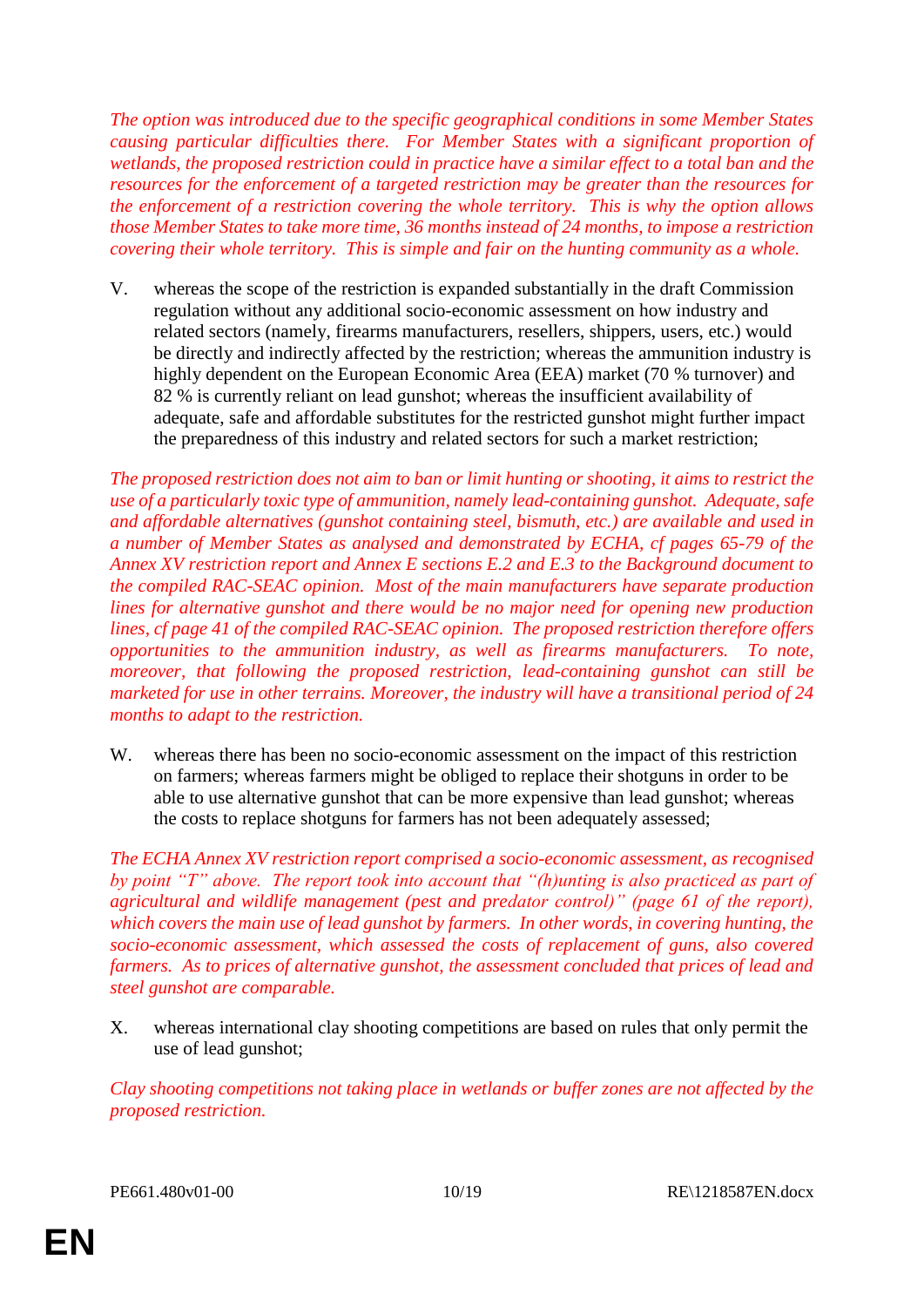*The EU usually takes pride in having the strictest and most ambitious chemicals legislation in the world. Its approach is already influencing other jurisdictions' approaches to chemicals management. The ECHA Annex XV restriction report expressly provides that* "(t)he proposed restriction also includes a ban on the use of lead gunshot for shooting at targets (e.g. clay pigeons), rather than live quarry, within a wetland or where spent gunshot would land within a wetland*" (page 61 of the report). Neither of the Committees recommended a derogation for international competitions.*

Y. whereas there has been no risk or socio-economic assessment by ECHA or by the Commission on the impact of this restriction on clay shooting; whereas this issue has not been assessed even though clay shooting within 100 metres of wetlands is, by definition, wetland shooting, which is a clear manifest error of assessment by the Commission;

*The Annexes to the Background Document to the compiled RAC-SEAC opinion report lead releases to the environment from shooting ranges and lead shot density in shooting ranges higher than the one due to mobile hunting (cf page 91 and pages 95-96 of the Annexes). The ECHA Annex XV restriction report expressly provides that* "(t)he proposed restriction also includes a ban on the use of lead gunshot for shooting at targets (e.g. clay pigeons), rather than live quarry, within a wetland or where spent gunshot would land within a wetland*" (page 61 of the report). Neither of the Committees recommended a derogation from the restriction.*

Z. whereas the draft Commission regulation neglects the fact that all shooting ranges in the Union will be affected when temporary patches of water appear after rainfall, as over 600 shooting ranges have permanent water features within the 100 metre buffer zone of wetlands, which would prevent EEA countries from hosting (and athletes training for) competitive World Cup and Olympic clay shooting disciplines;

## *The* Commission *does not perceive how shooting ranges with permanent water features would be affected by the occurrence of temporary patches of water after rainfall. On international competitions, see above, under point "X".*

AA. whereas the lack of legal certainty caused by the imprecise definition of 'wetlands' and the absence of a socio-economic assessment on the effects on shooting ranges and international shooting events means that the Commission has infringed the principle of proportionality under Article 5(4) of the Treaty on European Union;

## *See above.*

## *ECHA's opinion disregarded*

AB. whereas the scientific opinion of ECHA was disregarded by the Commission with respect to the following aspects in the draft Commission regulation: the inclusion of buffer zones,

*ECHA's original proposal did not suggest a fixed buffer zone. Instead, it suggested applying a flexible approach by prohibiting use in gunshot for shooting "where spent gunshot would land within a wetland" which amounts to a buffer zone. The Commission services noted RAC's view that, with the flexible approach, it is the responsibility of the hunter/shooter, based on their expertise and local knowledge, to ensure that no lead is deposited in wetlands when* 

RE\1218587EN.docx 11/19 PE661.480v01-00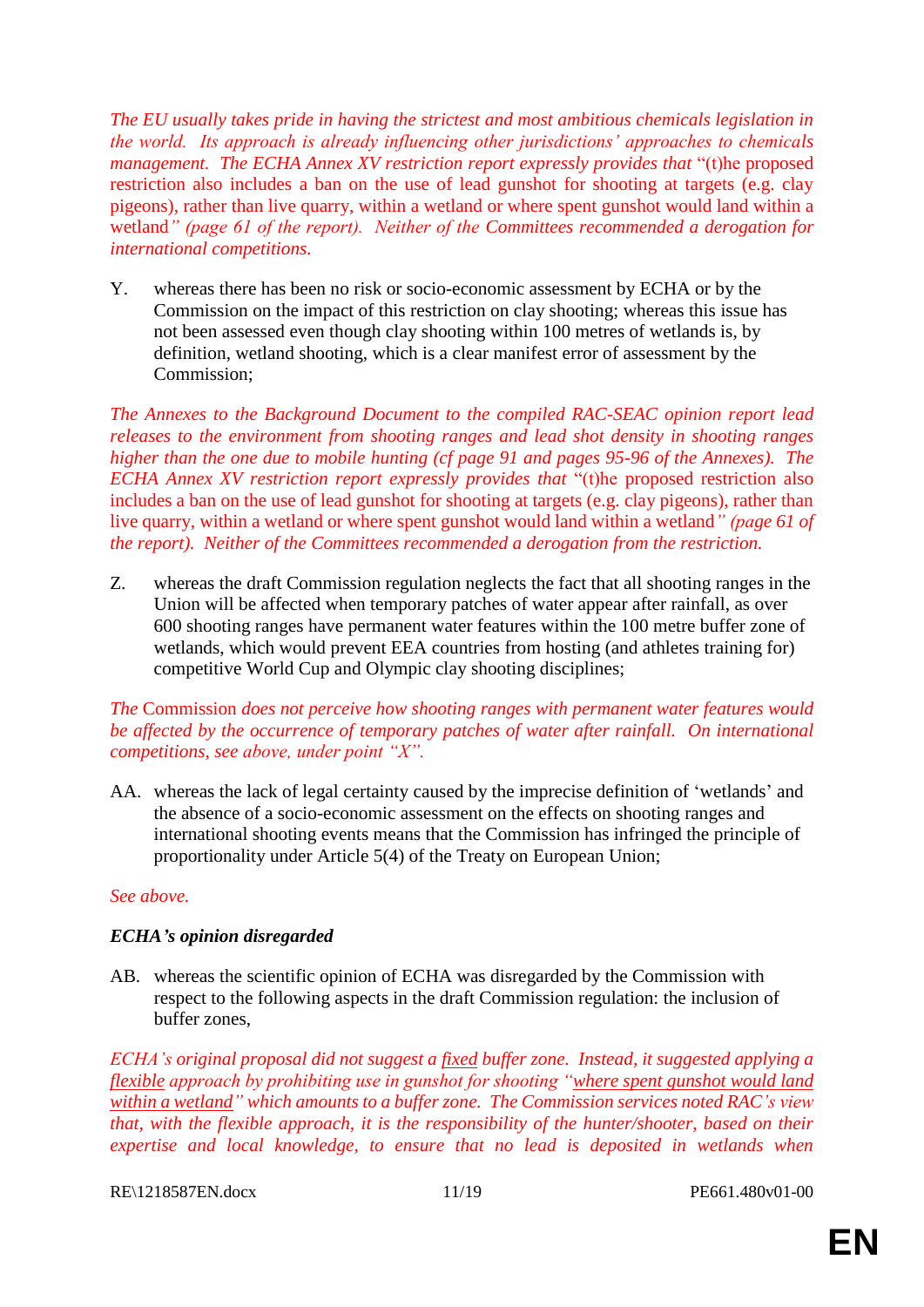*hunting/shooting, cf. p. 9, third bullet point, of the compiled RAC-SEAC opinion, also referring to the Forum's indication of enforcement difficulties with this flexible approach. In the interest of legal certainty and clarity, and to make the restriction easier to enforce than would be possible with vague wording referring to "where spent gunshot would land within a wetland", it was deemed preferable to provide for a fixed buffer zone in the draft Commission Regulation,*  in line with support in RAC for quantitatively defining a fixed buffer zone, cf. page 9, third *bullet point, of the compiled RAC-SEAC opinion. The distance most referred to in the RAC opinion was 300 metres and it was also mentioned by the Forum as a reasonable distance. Nevertheless, to ensure proportionality, the Commission proposal reduced the size of the fixed buffer zone to 100 metres.*

and the banning of the possession of lead gunshot, which ECHA did not propose;

*ECHA's original proposal was to ban any possession of lead gunshot in wetlands, cf. page 2, "*Proposed restriction*" of the Annex XV restriction report: "*Lead gunshot shall not be in the possession of persons in wetlands.*" As commented in the public consultation, this could also prohibit keeping at home or whilst driving or walking through wetlands to hunting/shooting areas, so that refinement should be considered, so as to be more specific to the shooting/hunting context, cf. page 31-32 of the compiled RAC-SEAC opinion.*

*RAC suggested that the restriction on possession should be interpreted as "possession while hunting/sport shooting", cf. page 10, first bullet point, of the compiled RAC-SEAC opinion. SEAC observed that it was necessary to distinguish possession where the intention is to use lead gunshot in wetlands resulting in releases of lead gunshot and where not, e.g. when transporting lead gunshot to another area thereby passing a wetland, cf. page 11 of the compiled RAC-SEAC opinion.*

*In order to take into account these concerns, and as highlighted in recital (18), the Commission proposal restricts possession only "where this occurs* while out wetland shooting or as part of going wetland shooting.*" This avoids that, for example, a person whose home is located within a wetland or the fixed buffer zone around it, is violating the restriction when gunshot is present e.g. in his home or in the booth of his car when returning from shopping at the sports store. This is not the type of possession intended to be caught by the restriction; instead, to be caught by the restriction, the possession must be possession while out wetland shooting or as part of wetland shooting.*

*However, such wording in itself is still not able to ensure straightforward enforcement, as a person caught in possession of lead gunshot in wetlands while out shooting or as part of shooting could nevertheless argue that he was merely passing through with the intention to do his shooting outside the wetland or the fixed buffer zone around it. In order to aid enforcement, and as highlighted in recital (19), the Commission proposal therefore creates a legal presumption that, if a person is caught in possession of lead gunshot in or within 100 metres of wetlands while out shooting or as part of going shooting, the shooting concerned is presumed to be* wetland *shooting. This legal presumption is reversible however: the person concerned can prove by any means acceptable to the enforcement authorities that it is another type of shooting.*

the introduction of a 24 month transition period, instead of 36 months as proposed by ECHA,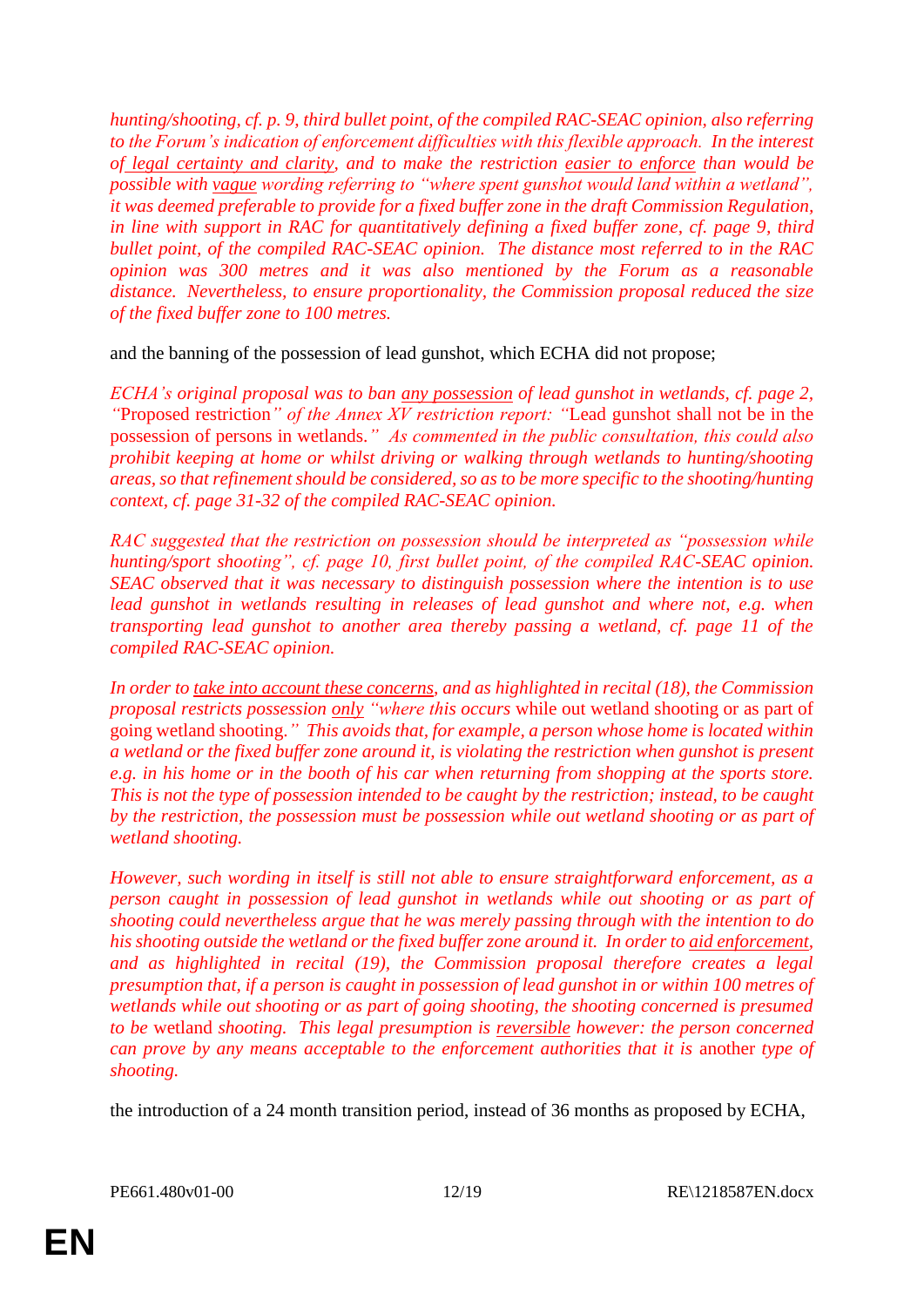*ECHA's original proposal indeed suggested a three-year transition period. However, the scientific committee RAC - which is specifically in charge of providing opinions on whether restrictions are appropriate for reducing the risk to human health and/or the environment strongly supported a shorter period than three years, because each year of delay would result in +/- 4000 additional tonnes of lead being released into wetland areas, resulting in the death of in the order of 1 million birds (cf. page 10, second bullet point, of the compiled RAC-SEAC opinion). As highlighted in recital (25) of the Commission proposal, the Commission took into account this estimated annual impact, as well as the view expressed by SEAC regarding the feasibility and appropriateness of a shorter period than three years (cf. page 46-47 of the compiled RAC-SEAC opinion). It needs to be added that in general transitional periods for restrictions are comprised between 18 and 24 months, which again shows that this restriction is proportionate. As regards the possibility for certain Member States to proceed to a restriction covering their whole territory, the transitional period of three years is retained.*

and the interpretation of the Ramsar Convention definition of wetlands, which the Commission interpreted as any body of water regardless of size;

*ECHA's original proposal provided for the definition of "wetlands" used in the Ramsar Convention. ECHA's original proposal did not interpret the Ramsar definition, but proposed to simply refer to it (cf. page 8 of the compiled RAC-SEAC opinion, paragraph 3 final bullet point under "Conditions of restriction"). The Commission did not interpret the Ramsar definition either, but rather than simply referring to it, included the full wording of the definition, as suggested by RAC (cf. page 9, first bullet point, of the compiled RAC-SEAC opinion).*

#### *The reversal of the presumption of innocence*

AC. whereas Article 126 of the REACH Regulation does not stipulate procedural provisions on the means of enforcement which fall within the procedural autonomy of Member States; whereas the draft Commission regulation removes the presumption of innocence and reverses the burden of proof; whereas a person found in possession of lead gunshot within the 100 metre buffer zone must prove that he or she intended to use that ammunition elsewhere than in a wetland or buffer zone;

*As commented in the public consultation, a ban on possession or carrying of lead gunshot in wetlands could also prohibit keeping at home or whilst driving or walking through wetlands to hunting/shooting areas, so that refinement should be considered, so as to be more specific to the shooting/hunting context, cf. page 31-32 of the compiled RAC-SEAC opinion. RAC suggested "possession while hunting/sport shooting", cf. page 10, first bullet point, of the compiled RAC-SEAC opinion. SEAC observed that it was necessary to distinguish possession where the intention is to use lead gunshot in wetlands resulting in releases of lead gunshot and where not, cf. page 11 of the compiled RAC-SEAC opinion. In order to take into account these concerns, the Commission proposal restricts possession only "where this occurs* while out wetland shooting or as part of going wetland shooting.*"*

*However, such wording in itself is still not able to ensure straightforward enforcement, as a person caught in possession of lead gunshot in wetlands while out shooting or as part of shooting could nevertheless argue that he was merely passing through with the intention to do his shooting outside the wetland or the fixed buffer zone around it. In order to aid enforcement,* 

RE\1218587EN.docx 13/19 PE661.480v01-00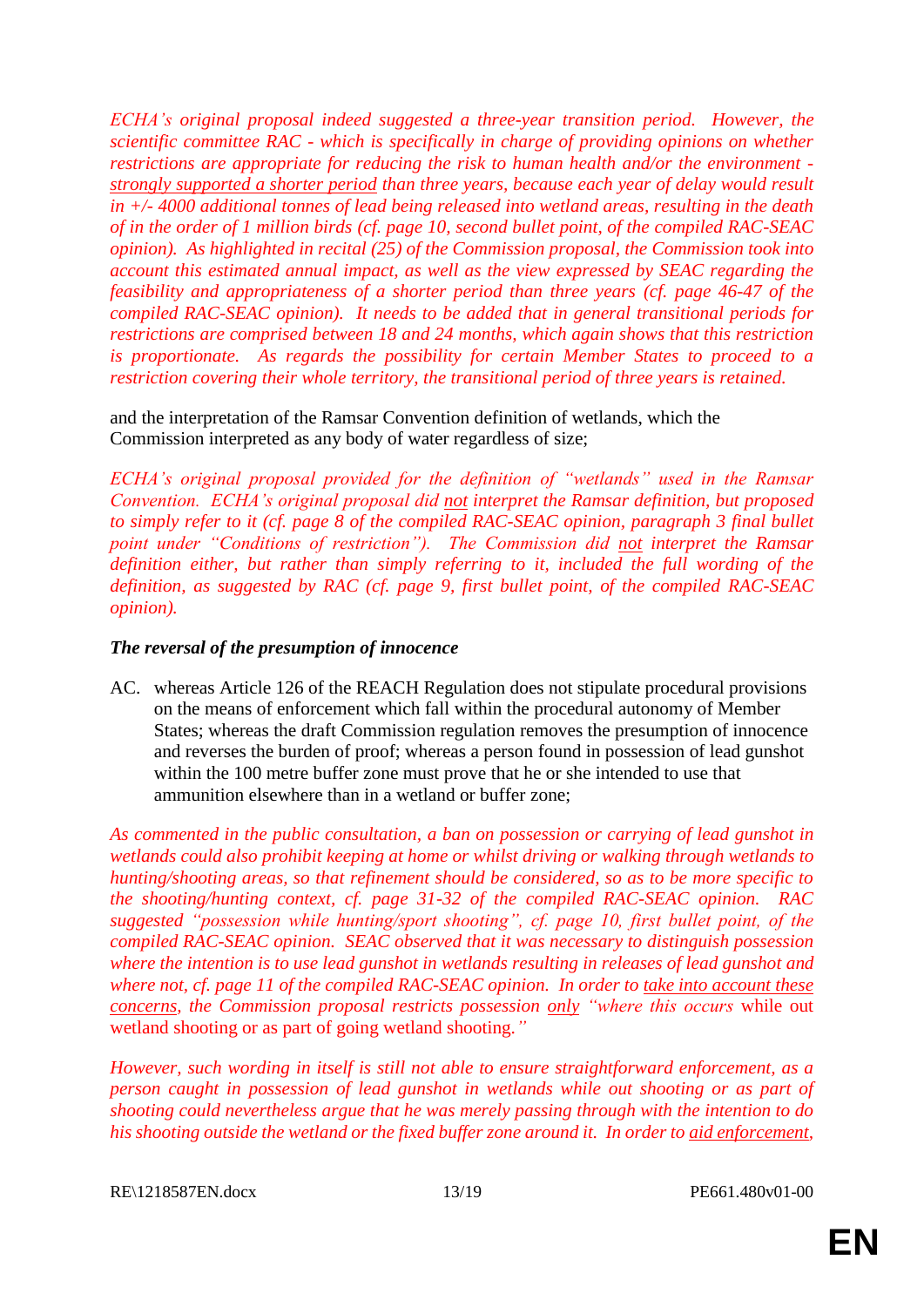*and as highlighted in recital (19), the Commission proposal therefore creates a legal presumption that, if a person is caught in possession of lead gunshot in or within 100 metres of wetlands while out shooting or as part of going shooting, the shooting concerned is presumed to be* wetland *shooting. This legal presumption is reversible however: the person concerned can prove by any means acceptable to the enforcement authorities that it is* another *type of shooting.*

AD. whereas the presumption of innocence is laid down in Article 3 and Article 6(2) of Directive (EU) 2016/343 of the European Parliament and of the Council<sup>6</sup>, Article 48(1) of the Charter of Fundamental Rights of the European Union, and Article 6(2) of the European Convention for the Protection of Human Rights and Fundamental Freedoms, and the draft Commission regulation is not an implementing measure but rather a policy decision restricted to the legislature;

*The rebuttable presumption being created does not imply the reversal of any presumption of innocence. Recital (22) of Directive (EU) 2016/343 recognises that the presumption of innocence is "without prejudice to (...) the use of presumptions of fact or law concerning the criminal liability of a suspect or accused person" and that "such presumptions should be rebuttable". The legal presumption created in the proposed restriction is indeed rebuttable. Both the Charter of Fundamental Rights of the European Union and the European Convention for the Protection of Human Rights and Fundamental Freedoms provide for the proof of guilt to be "according to the law". For more detailed explanations and examples of other legal presumptions not reversing the presumption of innocence, please see the Annex at the end of this document.*

*The form of the act is a Commission Regulation to be adopted under the regulatory procedure with scrutiny. The content of the act is based on ECHA's scientific, social and economic assessment. That said, the Commission's decision making enjoys a wide margin of discretion and can deviate for ECHA's assessment where justified.*

AE. whereas enforcement is helped by establishing clear rules and conditions; whereas the draft Commission regulation introduces serious legal ambiguity with regard to the interpretation of possession, an ambiguity that has also been acknowledged by SEAC and the Forum for Exchange of Information on Enforcement;

*The opinion of SEAC is dated 14 June 2018 and the advice of the Forum is dated 15 September 2017. The Commission proposal was developed after receipt of the RAC-SEAC opinions on 17 August 2018 and presented to the REACH Committee meeting of November 2019. SEAC and the Forum could therefore not have acknowledged anything on the Commission regulation, as it did not exist at the time when they provided their opinions.*

*Rather, the Commission proposal took into account the concerns of SEAC that it was necessary to distinguish possession where the intention is to use lead gunshot in wetlands resulting in releases of lead gunshot and where not, e.g. when transporting lead gunshot to another area* 

 $\overline{a}$ <sup>6</sup> Directive (EU) 2016/343 of the European Parliament and of the Council of 9 March 2016 on the strengthening of certain aspects of the presumption of innocence and of the right to be present at the trial in criminal proceedings (OJ L 65, 11.3.2016, p. 1).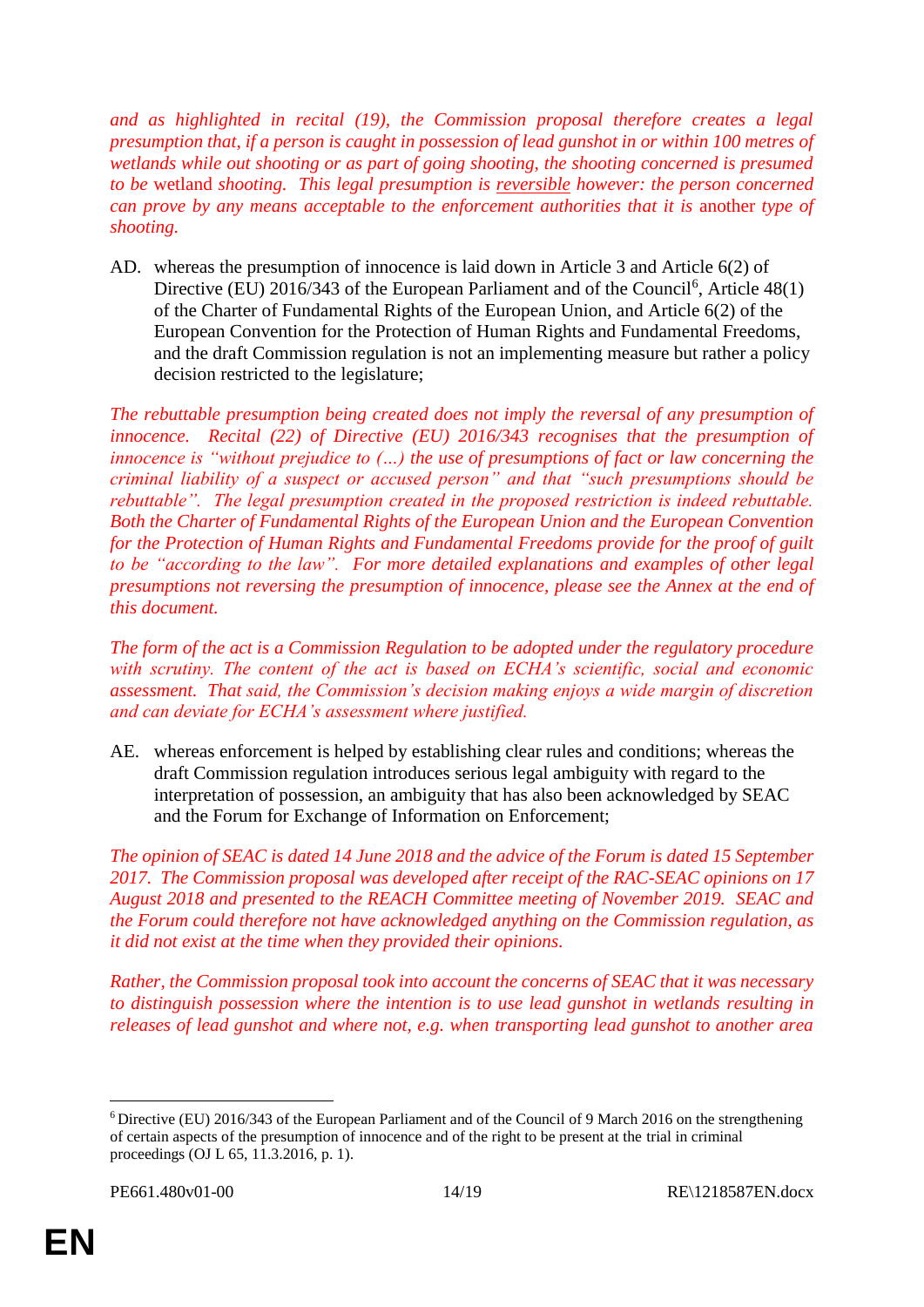*thereby passing a wetland, cf. page 11 of the compiled RAC-SEAC opinion. This demonstrates again the Commission's aim to take a proportionate measure.*

AF. whereas restrictions on the possession of lead gunshot would undermine legal clarity and predictability because in some Member States the offence is considered a criminal offence, while in others only gives rise to an administrative fine, and because possession and intention to use are two very different legal concepts;

*The Commission does not perceive how legal clarity and predictability would be undermined because in some Member States the offence is considered criminal, while in others it only gives rise to an administrative fine. In each respective Member State, the consequences of an offence will be clear and predictable. REACH does not intervene with Member State competences with regard to penalties, other than requiring that they be effective, proportionate and dissuasive (Article 126 REACH).*

*It is correct that possession and intention to use are very different legal concepts. This does not prevent them from being combined with each other, especially in the light of the concerns raised in the public consultation that a ban on possession or carrying of lead gunshot in wetlands could also prohibit keeping at home or whilst driving or walking through wetlands to hunting/shooting areas, and the concerns of SEAC that it was necessary to distinguish possession where the intention is to use lead gunshot in wetlands resulting in releases of lead gunshot and where not, e.g. when transporting lead gunshot to another area thereby passing a wetland, cf. page 11 of the compiled RAC-SEAC opinion.*

- 1. Opposes adoption of the draft Commission regulation;
- 2. Considers that the draft Commission regulation exceeds the implementing powers provided for in the REACH Regulation;

*The draft Regulation does not go beyond what is strictly necessary and the procedural rules have been followed.*

3. Considers that the draft Commission regulation is not compatible with the content of the REACH Regulation;

*The draft Regulation is fully compatible with the aim and the content of REACH. As demonstrated above, the restriction is the result of careful scientific and economic analysis, checked against the legal requirements and taking into account enforcement constraints. Moreover, the Commission is fulfilling a long-standing commitment under the AEWA Agreement.*

4. Considers that the draft Commission regulation goes beyond what is necessary and proportionate to address environmental risks arising from the use of lead gunshot in or around wetlands and that it therefore fails to respect the principle of proportionality;

#### *See above*

5. Calls on the Commission to withdraw the draft regulation and submit a new one to the committee without delay;

RE\1218587EN.docx 15/19 PE661.480v01-00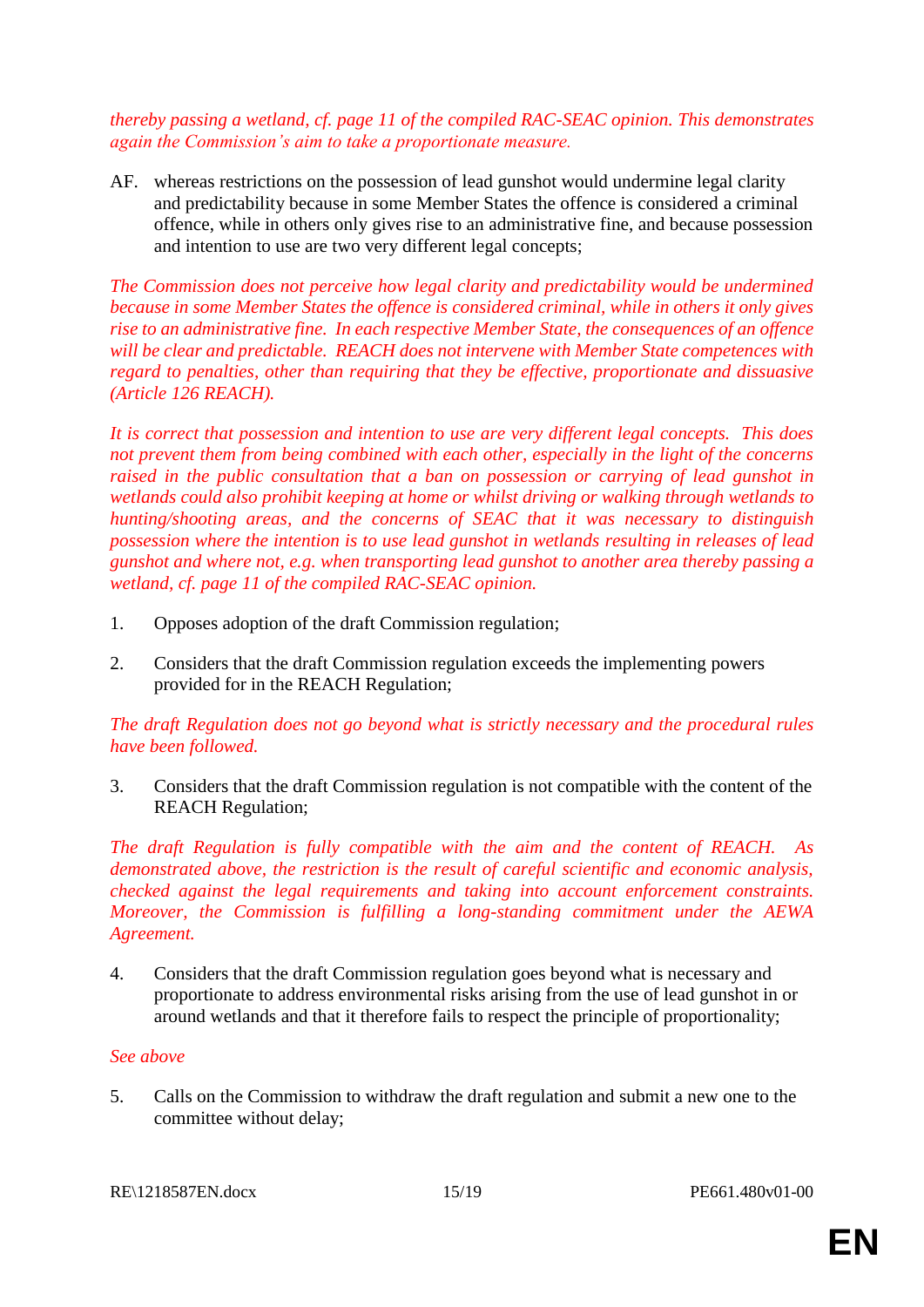## *See above*

6. Calls on the Commission to modify the Annex to the draft Commission regulation by amending '24 months' to '36 months' in the first subparagraph of paragraph 20;

#### *See above*

7. Calls on the Commission to modify the Annex to the draft Commission regulation by amending point (a) of paragraph 22 by adding the following text (underlined and *italics*) to the Ramsar Convention definition of wetlands: 'areas of marsh, fen, *or* peatland *with visible surface water,* or *surface* water *bodies greater than 3 metres in width*, whether natural or artificial, permanent or temporary, with water that is static or flowing, fresh, brackish or salt, including areas of marine water the depth of which at low tide does not exceed six metres';

#### *See above*

8. Calls on the Commission to modify the Annex to the draft Commission regulation by deleting point (b) of the first subparagraph of paragraph 20, point (c) of the second subparagraph of paragraph 20 and points (e) and (f) of paragraph 22;

#### *See above. The scope of the restriction would be too limited to be effective if it were to be narrowed down to only cover the 'discharging' and not the 'carrying ... where this occurs while out wetland shooting or as part of going wetland shooting*'.

9. Calls on the Commission to modify the Annex to the draft Commission regulation by adding a new paragraph that exempts shooting ranges and international shooting competitions subject to the completion of an appropriate socio-economic assessment within 2 years of the adoption of that regulation;

## *See above*

- 10. Calls on the Commission to review the measure after 24 months from the date of entry into force of the Commission amending regulation;
- 11. Instructs its President to forward this resolution to the Council and the Commission, and to the governments and parliaments of the Member States.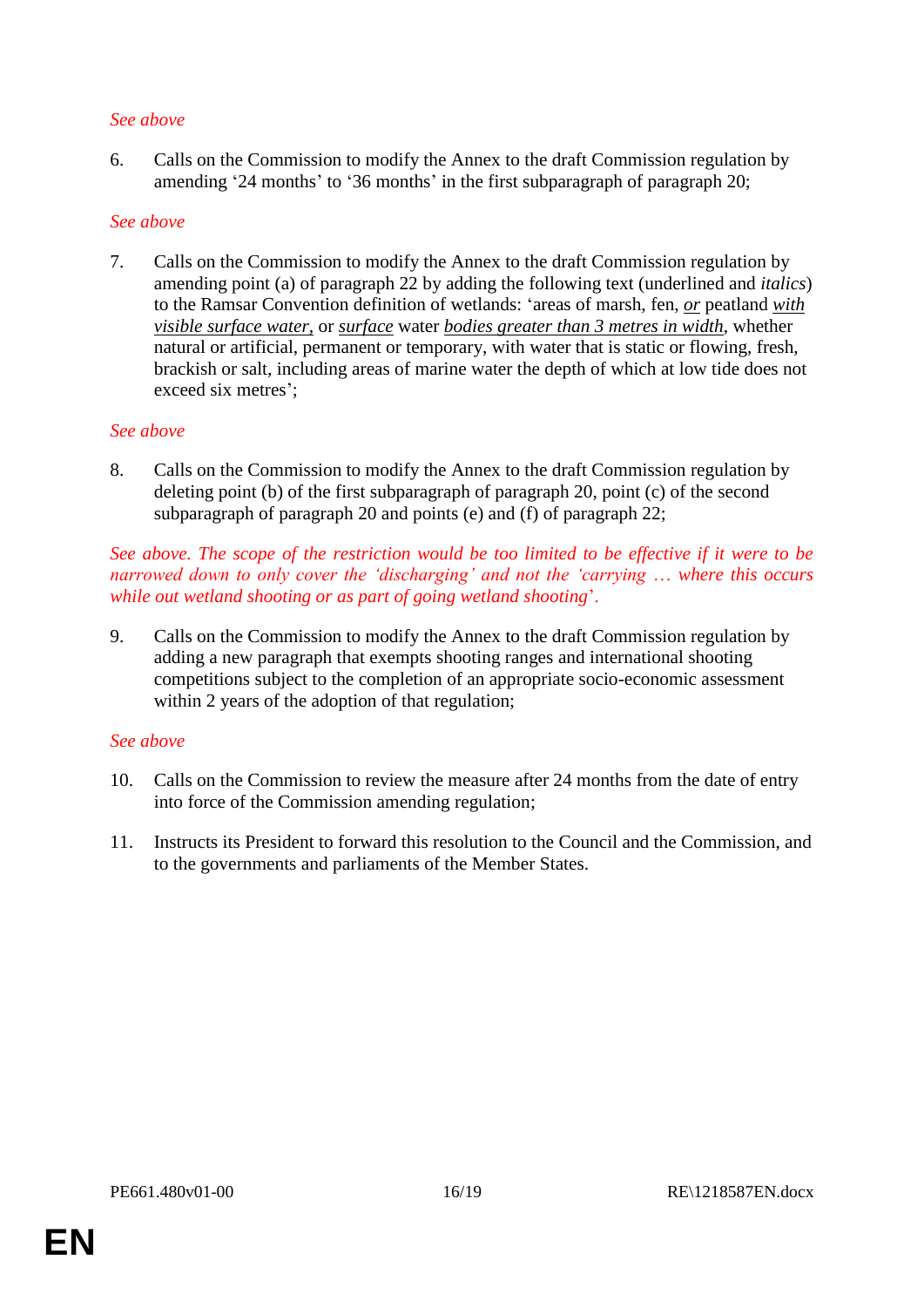#### *Annex*

#### *Lead in shot in wetlands – No reversal or violation of any presumption of innocence*

*First of all, let us recall the reasons for including the legal presumption laid down in recital (19) and paragraph [20] (c) into the draft Regulation:*

*As commented in the public consultation, a ban on possession or carrying of lead gunshot in wetlands could also prohibit keeping at home or whilst driving or walking through wetlands to hunting/shooting areas, so that refinement should be considered, so as to be more specific to the shooting/hunting context, cf. page 31-32 of the compiled RAC-SEAC opinion. ECHA's Risk Assessment Committee RAC suggested "possession while hunting/sport shooting", cf. page 10, first bullet point, of the compiled RAC-SEAC opinion. ECHA's Socio-economic Analysis Committee SEAC observed that it was necessary to distinguish possession where the intention is to use lead gunshot in wetlands resulting in releases of lead gunshot and where not, cf. page 11 of the compiled RAC-SEAC opinion. In order to take into account these concerns, the Commission proposal restricts carrying only "where this occurs while out wetland shooting or as part of going wetland shooting."*

*However, such wording in itself is still not able to ensure straightforward enforcement, as a person caught carrying lead gunshot in or around wetlands while out shooting or as part of shooting could nevertheless argue that he was merely passing through with the intention to do his shooting outside the wetland or the fixed buffer zone around it. In order to aid enforcement, and as highlighted in recital (19), the Commission proposal therefore creates a legal presumption that, if a person is caught in possession of lead gunshot in or within 100 metres of*  wetlands while out shooting or as part of going shooting, the shooting concerned is presumed *to be wetland shooting. This legal presumption is rebuttable however: the person concerned can prove by any means acceptable to the enforcement authorities that it is another type of shooting.*

*It is not uncommon for the law, including criminal law, to create legal presumptions as to factual or intentional elements. This is not against fundamental law principles of either the European Union or of Member States and does not reverse any presumption of innocence. Various examples of such criminal law presumptions can be given, as follows:* 

*- Under the Maltese dangerous drugs ordinance, if a person is found cultivating certain drugs, he is presumed to do so for trafficking purposes; however, this presumption is rebuttable by showing to the court's satisfaction that the cultivation was for the exclusive personal use of the offender.*

*- Under Belgian law, managers of companies can be held criminally liable for failure of their companies to respect e.g. environmental law, legislation on company accounts or employment law, even if not they themselves, but company employees committed the acts at stake, as managers are presumed to be responsible for the company's actions. They can rebut this liability by showing that they delegated the relevant part of their management authority to someone else in the company.*

*- Under French traffic law (code de la route), the holder of the registration certificate for a car is held liable to pay the fine resulting from certain listed breaches, unless he rebuts the presumption by proving that there was theft or another case of force majeure, or proves that he* 

RE\1218587EN.docx 17/19 PE661.480v01-00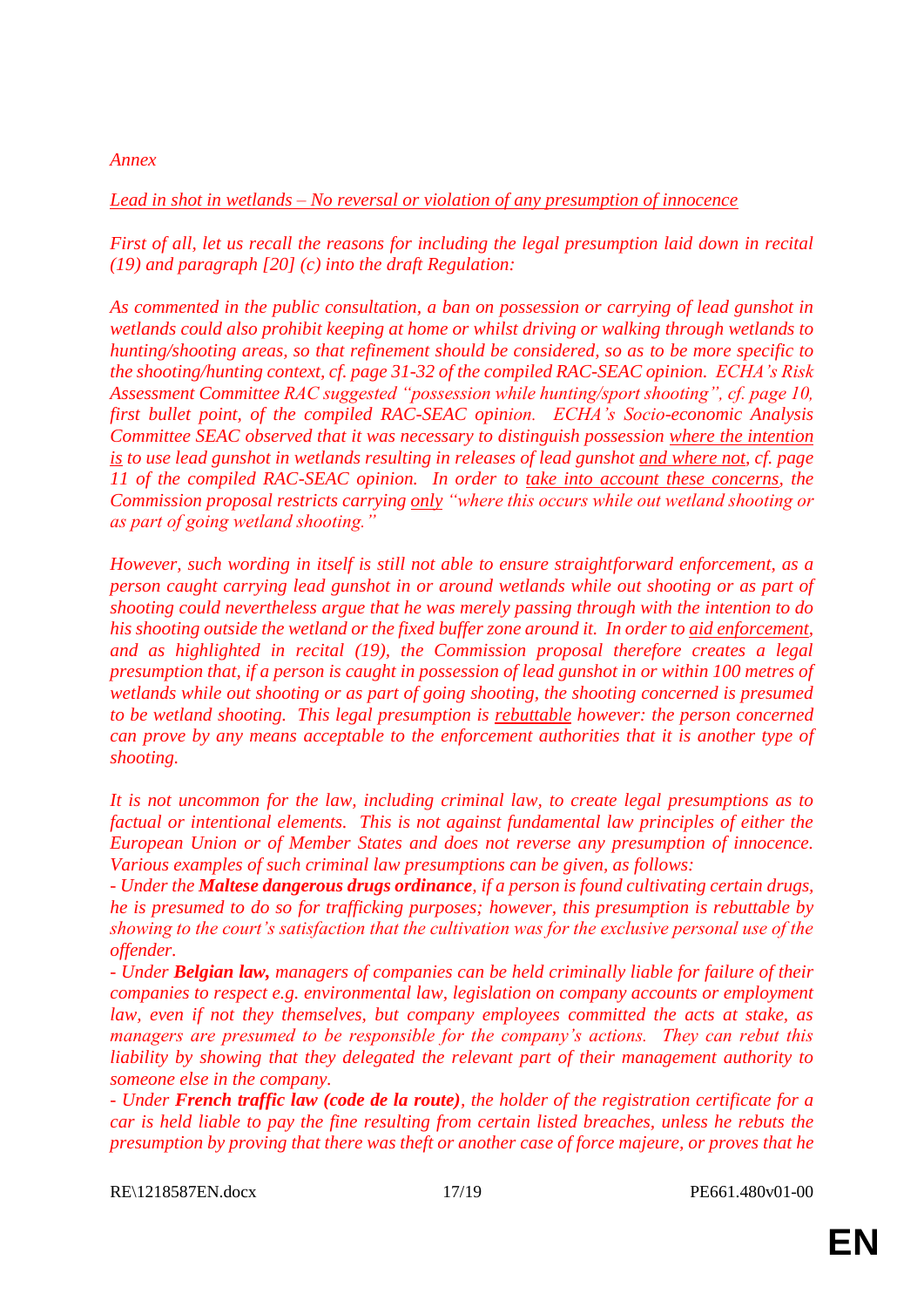*is not really the one who committed the breach. If the holder of the registration certificate is a company, the company's legal representative is held liable to pay the penalty.*

*The principle of creating legal presumptions seems to be recognised also outside the EU, e.g. in Australia<sup>7</sup> : "Some laws, commonly called "reverse onus provisions", shift the burden of proof to the accused or apply a presumption of fact or law operating against the accused. Under international human rights law, a reverse onus provision will not necessarily violate the presumption of innocence provided that the law is not unreasonable in the circumstances and maintains the rights of the accused. The purpose of the reverse onus provision would be important in determining its justification. Such a provision may be justified if the nature of the offence makes it very difficult for the prosecution to prove each element, or if it is clearly more practical for the accused to prove a fact than for the prosecution to disprove it."*

*In a similar manner, the draft Regulation does not reverse or violate any presumption of innocence. It merely creates a legal presumption with regard to an evidentiary element: the authorities enforcing the REACH restriction on the use of lead in gunshot in wetlands are not required to prove the subjective intention of the hunter or shooter to discharge the leadcontaining gunshot in or around wetlands – a proof they could not bring, as authorities have no access to people's subjective intentions. Instead, hunters or shooters are presumed to intend to discharge their lead-containing gunshot in or around wetlands, but can rebut this presumption through any evidence acceptable to the enforcement authorities – for example by showing their hunting licence or a hunting plan limited to non-wetland areas. Nevertheless, the carrying of lead gunshot in or around wetlands will still have to be proven and the shooter will still be innocent until found guilty and convicted by the appropriate jurisdiction.*

*Recital (22) of Directive (EU) 2016/343 actually recognises the legality of such legal presumptions by providing that the presumption of innocence is "without prejudice to (…) the use of presumptions of fact or law concerning the criminal liability of a suspect or accused person" and that "such presumptions should be rebuttable". Both the Charter of Fundamental Rights of the European Union and the European Convention for the Protection of Human Rights and Fundamental Freedoms provide for the proof of guilt to be "according to the law".*

*Accordingly, the fact that some Member States appear to impose criminal penalties in case of breaches of REACH obligations does not imply any reversal or violation of the presumption of innocence by the legal presumption incorporated into the draft Regulation. In any event, REACH does not require Member States to enforce REACH obligations through criminal penalties – REACH merely requires that penalties are "effective, proportionate and dissuasive". REACH is not within the scope of Directive 2008/99/EC on the protection of the environment through criminal law, which requires MS to provide for criminal sanctions for several categories of environmental offences. The draft Regulation on the use of lead in gunshot in and around wetlands does not provide otherwise.*

*Moreover, REACH itself is not a measure of criminal law. Multiple other examples of wellestablished rebuttable presumptions with regard to evidentiary elements can be given, especially in the areas of liability, and are not contested as being contrary to fundamental principles of EU law. For example, the EU's Product Liability Directive makes producers* 

 $\overline{a}$ 

<sup>7</sup> [https://www.ag.gov.au/rights-and-protections/human-rights-and-anti-discrimination/human-rights-scrutiny/public-sector](https://www.ag.gov.au/rights-and-protections/human-rights-and-anti-discrimination/human-rights-scrutiny/public-sector-guidance-sheets/presumption-innocence#what-is-the-scope-of-the-right-to-the-presumption-of-innocence)[guidance-sheets/presumption-innocence#what-is-the-scope-of-the-right-to-the-presumption-of-innocence](https://www.ag.gov.au/rights-and-protections/human-rights-and-anti-discrimination/human-rights-scrutiny/public-sector-guidance-sheets/presumption-innocence#what-is-the-scope-of-the-right-to-the-presumption-of-innocence)